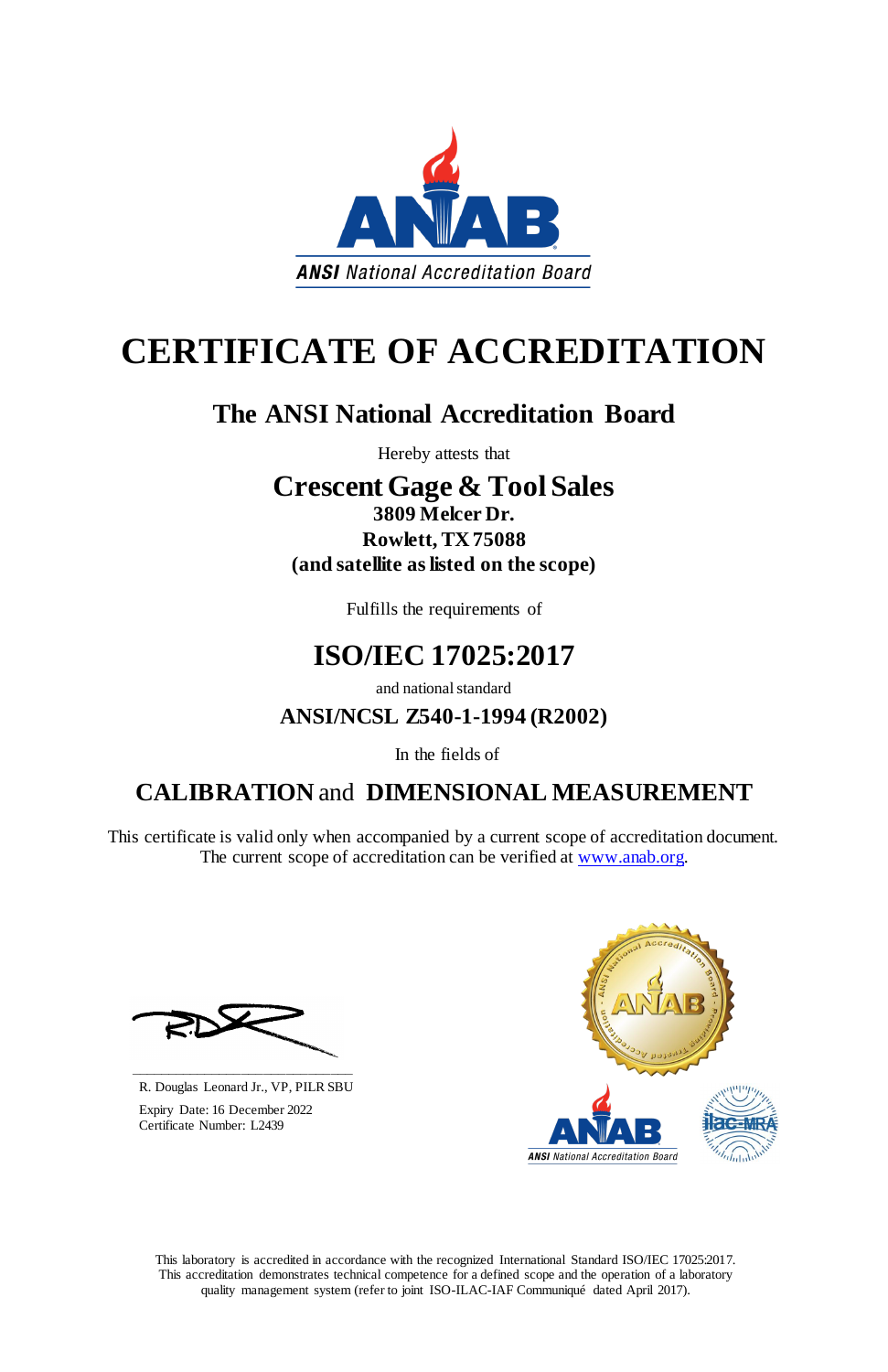

#### **SCOPE OF ACCREDITATION TO ISO/IEC 17025:2017 AND ANSI/NCSL Z540-1-1994 (R2002)**

#### **Crescent Gage & Tool Sales**

3809 Melcer Dr. Rowlett, TX 75088 Paula White 972-472-4265

#### **CALIBRATION & DIMENSIONAL MEASUREMENT**

Valid to: December 16, 2022 Certificate Number: L2439

#### **CALIBRATION**

**Length – Dimensional Metrology**

| Parameter/Equipment                  | Range                                                              | <b>Expanded Uncertainty of</b><br>Measurement $(+/-)$ <sup>2</sup> | Reference Standard,<br>Method, and/or<br>Equipment  |
|--------------------------------------|--------------------------------------------------------------------|--------------------------------------------------------------------|-----------------------------------------------------|
| Dimensional Measurement              | Up to $1800$ mm                                                    | $(1.7 + 0.003 2L) \,\mathrm{\mu m}$                                | Zeiss Accura Coordinate<br><b>Measuring Machine</b> |
|                                      | $X = Up$ to 1 200 mm<br>$Y = Up to 1800 mm$                        | $(1.7 + 0.003 2L) \,\mathrm{\upmu m}$                              | Zeiss Accura Coordinate<br><b>Measuring Machine</b> |
|                                      | $X = Up$ to 1 200 mm<br>$Y = Up to 1800 mm$<br>$Z=$ Up to 1 000 mm | $(1.7 + 0.003 2L) \,\mathrm{\upmu m}$                              | Zeiss Accura Coordinate<br><b>Measuring Machine</b> |
| Video Measuring Systems <sup>1</sup> | $X & Y$ up to 450 mm                                               | $(2.8 + 0.01L) \,\mathrm{\upmu m}$                                 |                                                     |
|                                      | $Z$ up to 100 mm                                                   | $(4.1 + 0.01L) \,\mathrm{\upmu m}$                                 | Comparison to glass scale                           |

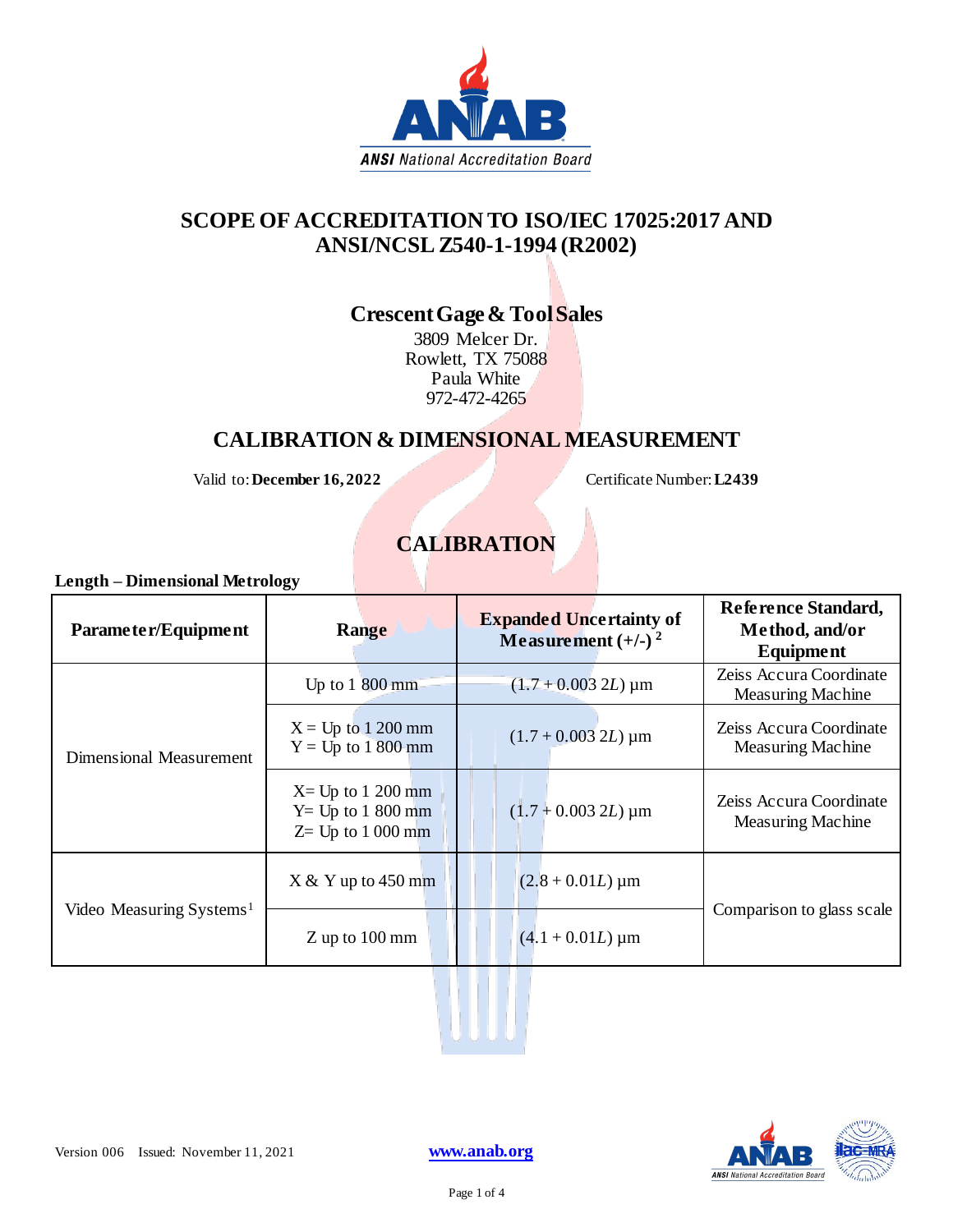

#### **DIMENSIONAL MEASUREMENT**

#### **3 Dimensional**

| Parameter/Equipment           | Range                                                                | <b>Expanded Uncertainty of</b><br>Measurement $(+/-)$ <sup>2</sup> | Reference Standard,<br>Method, and/or<br>Equipment     |
|-------------------------------|----------------------------------------------------------------------|--------------------------------------------------------------------|--------------------------------------------------------|
| Dimensional Measurement<br>3D | $X = Up$ to 1 200 mm<br>$Y = Up$ to 1 800 mm<br>$Z = Up$ to 1 000 mm | $(1.7 + 0.003 2L) \,\mathrm{\upmu m}$                              | Zeiss Accura Coordinate<br><b>Measuring Machine</b>    |
|                               | $X = Up$ to 900 mm<br>$Y = Up$ to 1 200 mm<br>$Z = Up$ to 600 mm     | $(1.6 + 0.003 2L) \,\mathrm{\upmu m}$                              | Zeiss Contura XTR<br>Coordinate Measuring<br>Machine   |
|                               | $X = Up to 700 mm$<br>$Y = Up to 1000 mm$<br>$Z = Up to 600 mm$      | $(1.7 + 0.003$ 1 <i>L</i> ) µm                                     | Zeiss Contura RDS<br>Coordinate Measuring<br>Machine   |
|                               | $X = Up to 500 mm$<br>$Y = Up to 500 mm$<br>$Z = Up to 500 mm$       | $(2.3 + 0.003$ 4L) µm                                              | Zeiss DuraMax Coordinate<br><b>Measuring Machine</b>   |
|                               | $X = Up to 500 mm$<br>$Y = Up to 400 mm$<br>$Z = Up$ to 300 mm       | $(1.8 + 0.004$ 1 <i>L</i> ) $\mu$ m                                | Zeiss O-Inspect Coordinate<br><b>Measuring Machine</b> |



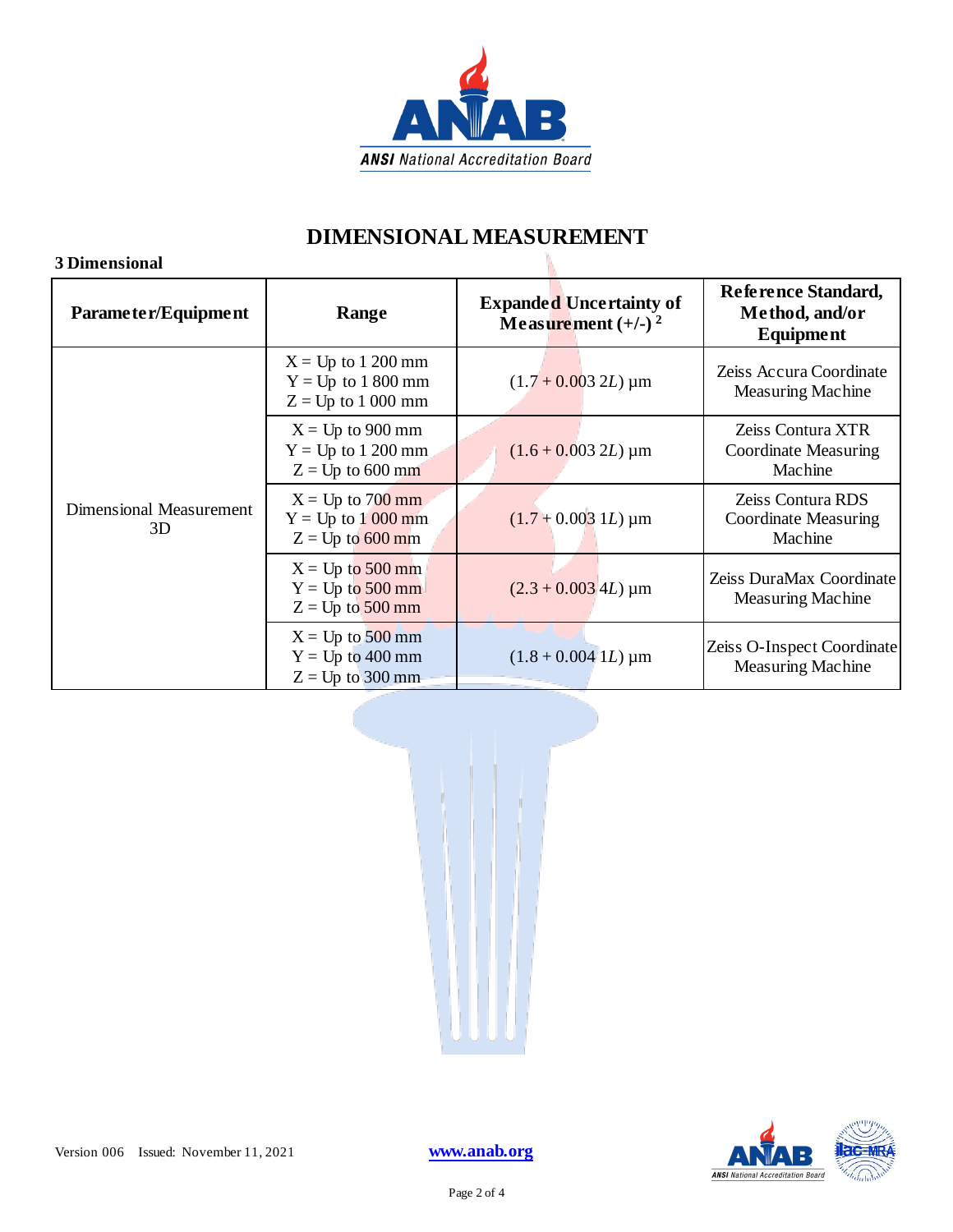

#### **Services performed at satellite location**

5040 SH 123 Bldg. 200, Suite 1 San Marcos, TX 78666

#### **CALIBRATION**

**Length – Dimensional Metrology**

| Parameter/Equipment                  | Range                                                              | <b>Expanded Uncertainty of</b><br>Measurement $(+/-)$ <sup>2</sup> | Reference Standard,<br>Method, and/or<br><b>Equipment</b>   |
|--------------------------------------|--------------------------------------------------------------------|--------------------------------------------------------------------|-------------------------------------------------------------|
| Dimensional Measurement              | Up to $1000 \text{ mm}$                                            | $(1.6 + 0.003 2L) \,\mathrm{\upmu m}$                              | Zeiss Contura XTR<br><b>Coordinate Measuring</b><br>Machine |
|                                      | $X = Up to 1000 mm$<br>$Y = Up to 1200 mm$                         | $(1.6 + 0.003 2L) \,\mathrm{\upmu m}$                              | Zeiss Contura XTR<br>Coordinate Measuring<br>Machine        |
|                                      | $X = Up$ to 1 000 mm<br>$Y = Up to 1 200 mm$<br>$Z = Up to 600 mm$ | $(1.6 + 0.003 2L) \,\text{µm}$                                     | Zeiss Contura XTR<br>Coordinate Measuring<br>Machine        |
| Video Measuring Systems <sup>1</sup> | $X & Y$ up to 450 mm                                               | $(2.8 + 0.01L) \,\mu m$                                            | Comparison to glass grids                                   |
|                                      | $Z$ up to $100$ mm                                                 | $(4.1 + 0.01L) \,\mu m$                                            | Comparison to<br>Z height standards                         |